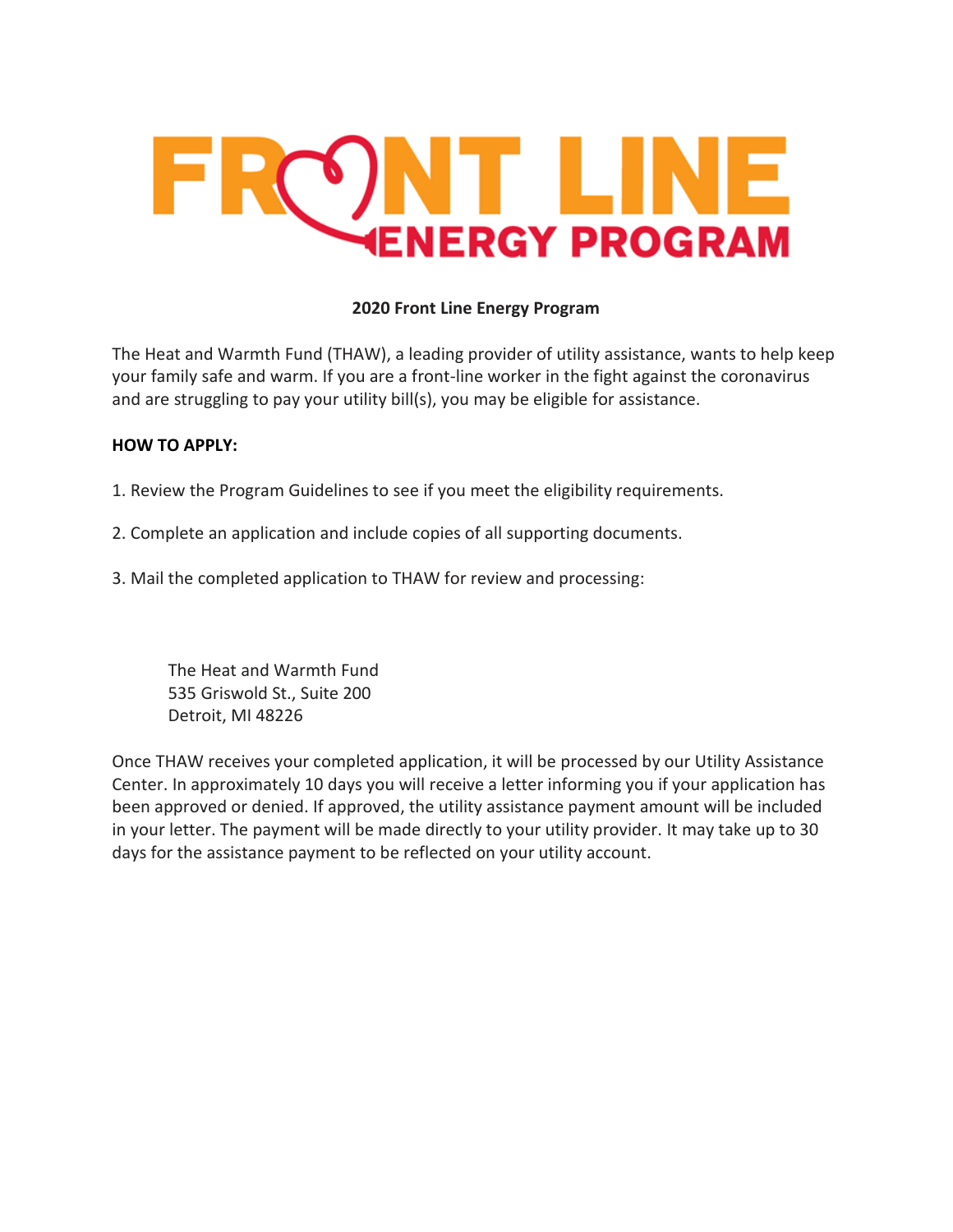## **2020 Frontline Energy Assistance Program Guidelines**

#### Gas, Electricity & Water

#### **Eligibility:**

- Applicant must be an essential critical infrastructure worker as defined by the US Department of Homeland Security.
- Applicant's household income must be at or below 250% of the Federal Poverty Level guidelines OR applicant has lost income due to a specific quarantine order. See chart below.
- **Utility account must be in the applicant's name; if not** the applicant must live at the service address.
- Utility account must be residential. No business or commercial accounts are eligible.
- Unauthorized usage charges will not be covered.
- Each household is eligible for up to \$500 in assistance.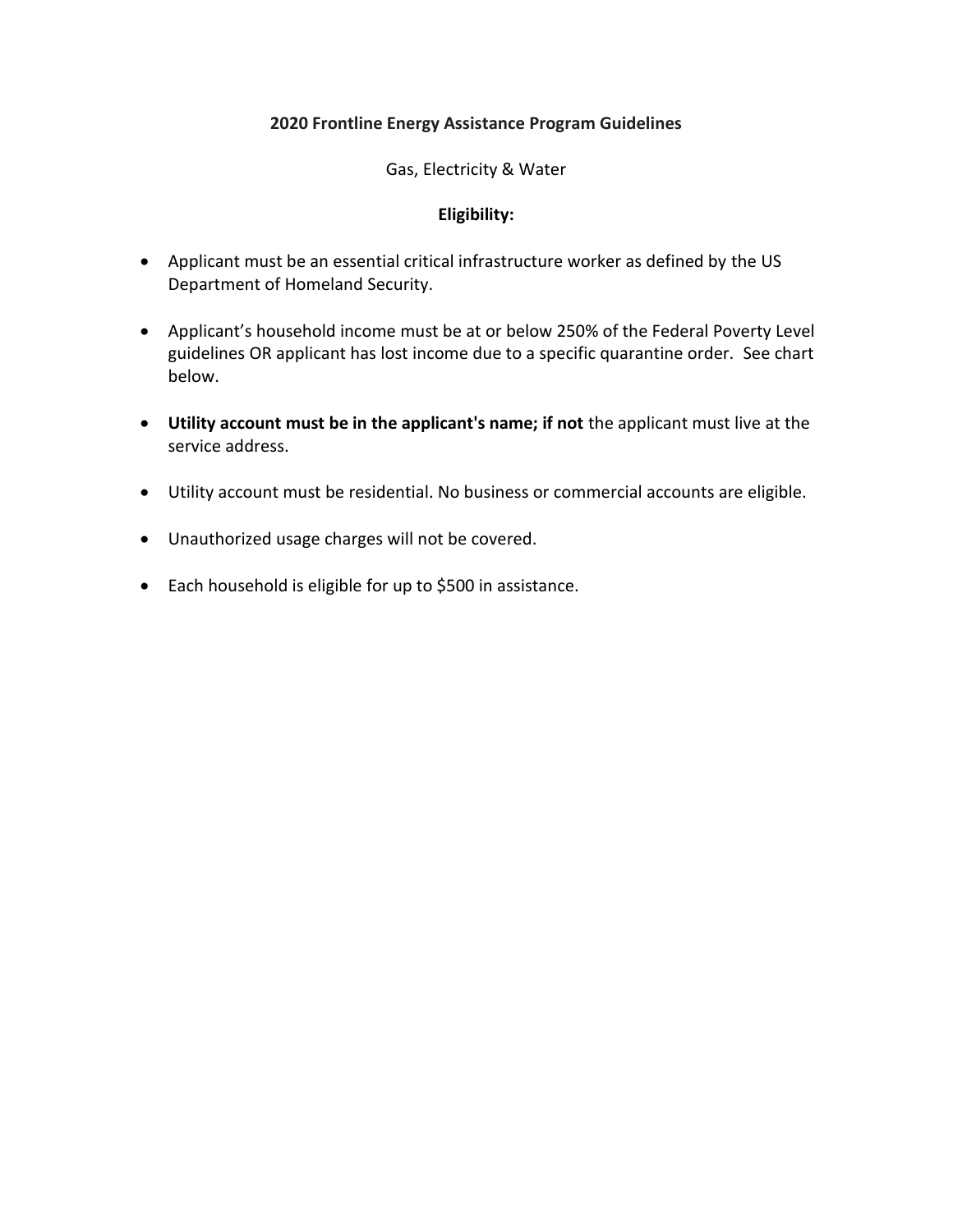Please use this checklist to make sure you are including all appropriate information needed to process your application. Failure to provide supporting documentation will delay this process. Incomplete applications will not be processed.

# **DOCUMENT CHECKLIST**

# **□ Completed THAW Front Line Energy Program Application:**

• Application MUST be signed by the applicant

# **□ Copy of valid photo ID for applicant/account holder:**

*Driver's license or state issued ID*

**• The address on the ID must match the service address on the account**

#### □ **Proof of household/family members:**

Examples: Social security card, birth certificate, school records, school/work ID

#### □ **Proof of income for the last 30 days:**

Examples: Payroll verification, check stubs If income lost due to quarantine order, doctor's letter is required

# □ **Proof of deductible expenses:**

Examples: Invoices for health insurance and dependent care

# **□ Copy of the utility bill/bills to be paid:**

If you want to pay more than 1 utility provider, specify how much you want to be paid to each one if the total exceeds \$500.

(*i.e. - \$200 for heat/electricity and \$300 for water).*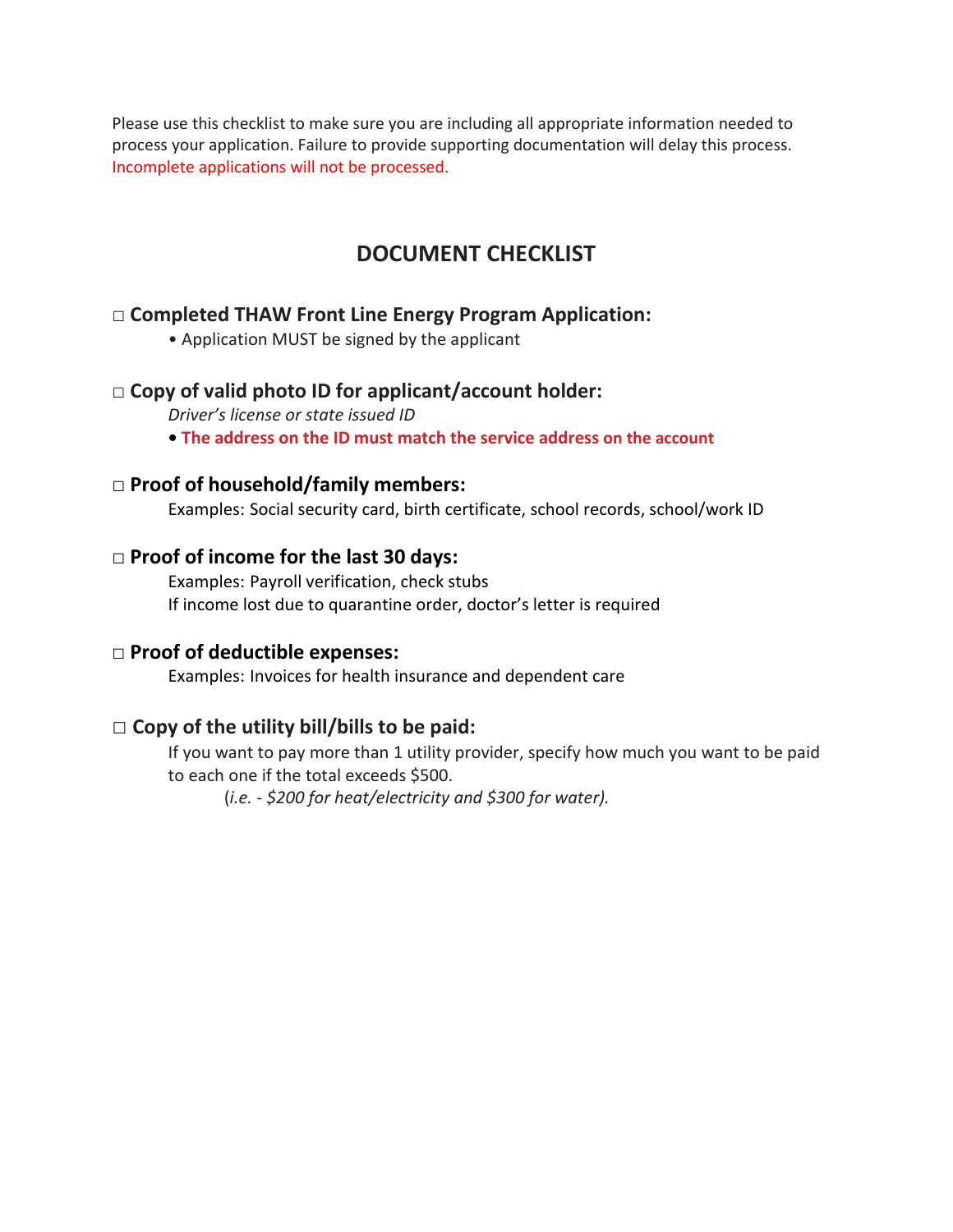# **Applicant Information:**

| City:___________________________________Zip Code:_____________County:______________________________                                                                                 |                                                                                                                     |                           |               |
|-------------------------------------------------------------------------------------------------------------------------------------------------------------------------------------|---------------------------------------------------------------------------------------------------------------------|---------------------------|---------------|
|                                                                                                                                                                                     |                                                                                                                     |                           |               |
|                                                                                                                                                                                     |                                                                                                                     |                           |               |
| Applicant's SSN: ___ ___ ___ ___ ___ ___ ___ ___                                                                                                                                    |                                                                                                                     |                           |               |
| Applicant's Race/Ethnicity: □African American/Black □Arabic □Asian □Caucasian □Hispanic □Native<br>American/Native Alaskan □Pacific Islander □Other________________________________ |                                                                                                                     |                           |               |
| Household members:<br><u> 1989 - Andrea Station Barbara, amerikan per</u><br>Name                                                                                                   | Date of Birth                                                                                                       | Relationship to Applicant |               |
|                                                                                                                                                                                     | <u> 1990 - Johann John Store, markin samti samti samti samti samti samti samti samti samti samti samti samti sa</u> |                           |               |
|                                                                                                                                                                                     |                                                                                                                     |                           |               |
|                                                                                                                                                                                     |                                                                                                                     |                           |               |
|                                                                                                                                                                                     |                                                                                                                     |                           |               |
|                                                                                                                                                                                     |                                                                                                                     |                           |               |
|                                                                                                                                                                                     |                                                                                                                     |                           |               |
|                                                                                                                                                                                     |                                                                                                                     |                           |               |
| Employer:                                                                                                                                                                           |                                                                                                                     |                           |               |
|                                                                                                                                                                                     |                                                                                                                     |                           |               |
|                                                                                                                                                                                     |                                                                                                                     |                           |               |
| Income:                                                                                                                                                                             |                                                                                                                     |                           |               |
| Total household income before taxes: \$_________________________________ □Weekly  □Monthly  □Yearly                                                                                 |                                                                                                                     |                           |               |
|                                                                                                                                                                                     |                                                                                                                     | $\square$ Monthly         | $\Box$ Yearly |
| Utility bills:                                                                                                                                                                      |                                                                                                                     |                           |               |
| <b>Utility Provider</b>                                                                                                                                                             | <b>Account Number</b>                                                                                               | Payment requested*        |               |
| Heat:                                                                                                                                                                               |                                                                                                                     |                           |               |
| Electricity:                                                                                                                                                                        |                                                                                                                     |                           |               |
| Water:                                                                                                                                                                              |                                                                                                                     |                           |               |

**\*Total of payments requested cannot exceed \$500.**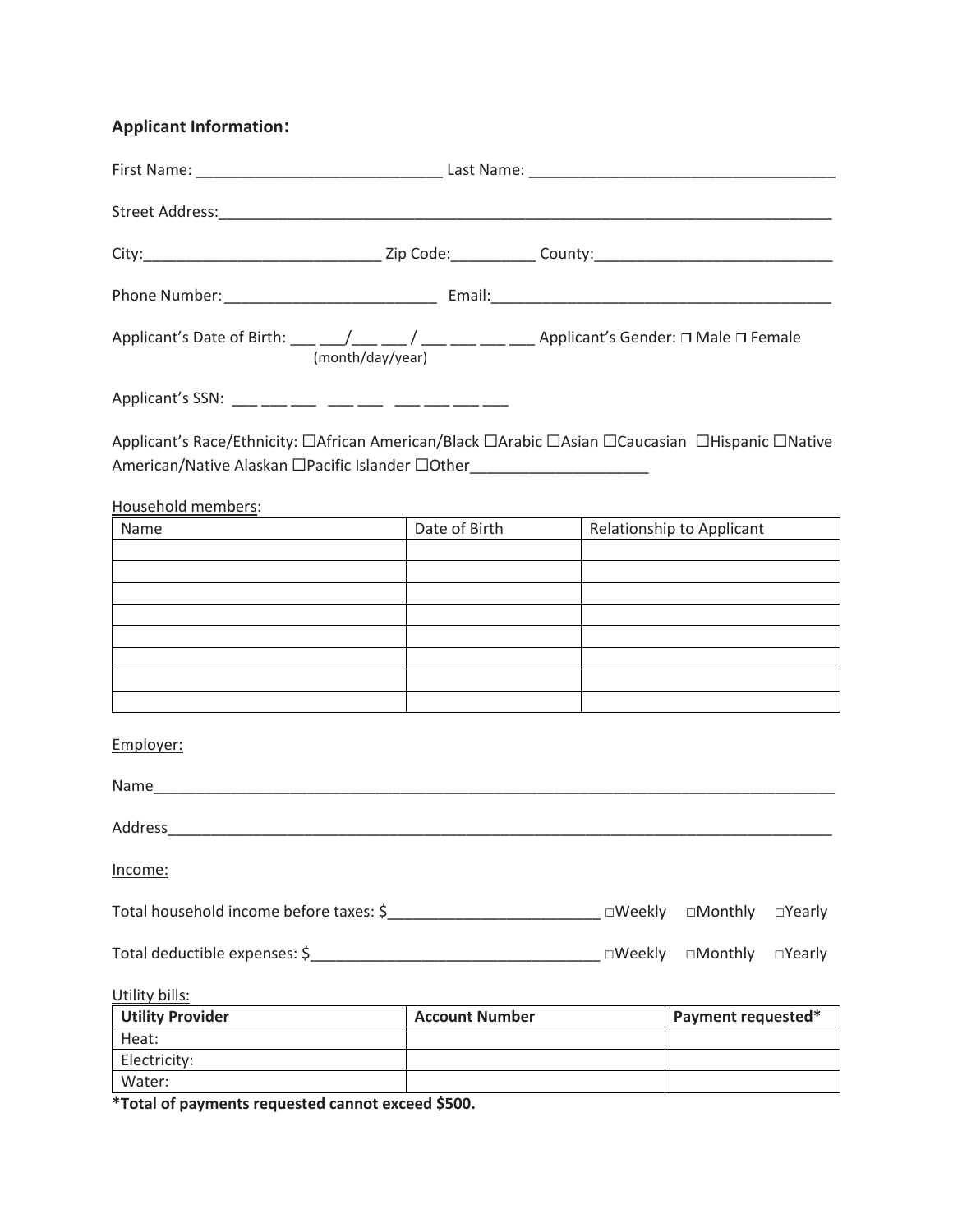Essential critical infrastructure workforce position:

| Category                                | Your job title/responsibility |
|-----------------------------------------|-------------------------------|
| Health care / Public health             |                               |
| Law enforcement / Public safety / First |                               |
| responders                              |                               |
| Food and Agriculture                    |                               |
| Energy                                  |                               |
| Water and Wastewater                    |                               |
| <b>Transportation and Logistics</b>     |                               |
| Public works                            |                               |
| Communications & Information            |                               |
| technology                              |                               |
| Other community-based government        |                               |
| operations & essential functions        |                               |
| Critical manufacturing                  |                               |
| Hazardous materials                     |                               |
| <b>Financial services</b>               |                               |
| Chemical                                |                               |
| Defense industrial base                 |                               |

#### IMPORTANT: Applicant must sign below

#### **Authorization to Release:**

I affirm the information provided is true, subject to verification, and if false, I will be denied THAW assistance. I understand that THAW Fund does not guarantee payment of funds, even if preliminary approval is granted. I hereby release THAW Fund, its employees, officers, directors, and its partnering agencies from any liability in connection with the application and payment or non-payment of any funds. I give permission to this Agency, THAW Fund and utility vendors to request and receive information from other parties as necessary to reach a determination on my request for utility assistance. I have read, understand, and agree to these conditions and requirement.

#### **Signature of Applicant:**

#### **Date:**

By signing this application, I affirm that all information is correct to the best of my knowledge and that I my job is included in the essential critical infrastructure workforce.